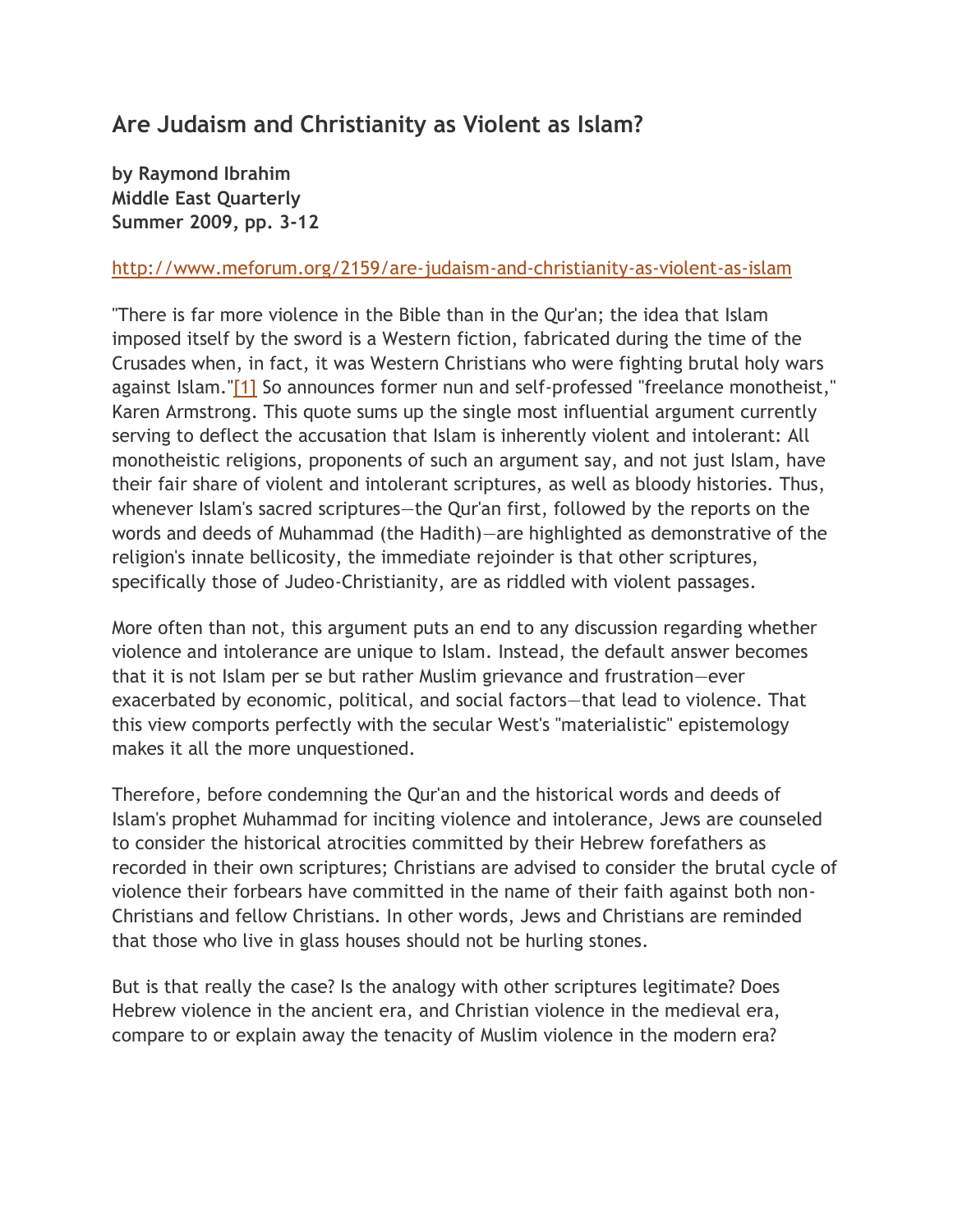### **Violence in Jewish and Christian History**

Along with Armstrong, any number of prominent writers, historians, and theologians have championed this "relativist" view. For instance, John Esposito, director of the Prince Alwaleed bin Talal Center for Muslim-Christian Understanding at Georgetown University, wonders,

How come we keep on asking the same question, [about violence in Islam,] and don't ask the same question about Christianity and Judaism? Jews and Christians have engaged in acts of violence. All of us have the



transcendent and the dark side. … We have our own theology of hate. In mainstream Christianity and Judaism, we tend to be intolerant; we adhere to an exclusivist theology, of us versus them[.\[2\]](http://www.meforum.org/#_ftn2_4817)

An article by Pennsylvania State University humanities professor Philip Jenkins, "Dark Passages," delineates this position most fully. It aspires to show that the Bible is more violent than the Qur'an:

[I]n terms of ordering violence and bloodshed, any simplistic claim about the superiority of the Bible to the Koran would be wildly wrong. In fact, the Bible overflows with "texts of terror," to borrow a phrase coined by the American theologian Phyllis Trible. The Bible contains far more verses praising or urging bloodshed than does the Koran, and biblical violence is often far more extreme, and marked by more indiscriminate savagery. … If the founding text shapes the whole religion, then Judaism and Christianity deserve the utmost condemnation as religions of savagery[.\[3\]](http://www.meforum.org/#_ftn3_4817)

Several anecdotes from the Bible as well as from Judeo-Christian history illustrate Jenkins' point, but two in particular—one supposedly representative of Judaism, the other of Christianity—are regularly mentioned and therefore deserve closer examination.

The military conquest of the land of Canaan by the Hebrews in about 1200 B.C.E. is often characterized as "genocide" and has all but become emblematic of biblical violence and intolerance. God told Moses:

But of the cities of these peoples which the Lord your God gives you as an inheritance, you shall let nothing that breathes remain alive, but you shall utterly destroy them—the Hittite, Amorite, Canaanite, Perizzite, Hivite, and Jebusite—just as the Lord your God has commanded you, lest they teach you to do according to all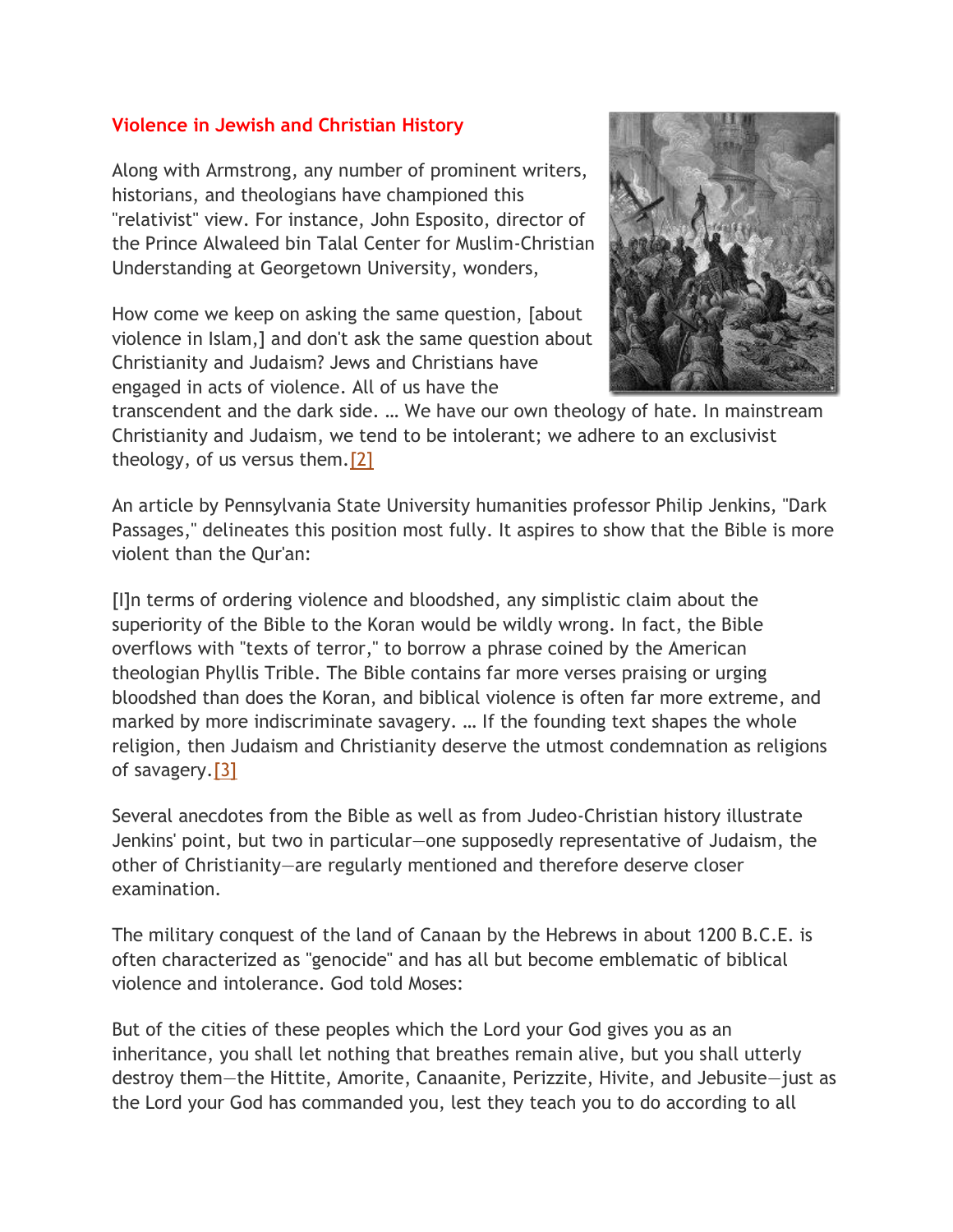their abominations which they have done for their gods, and you sin against the Lord your God[.\[4\]](http://www.meforum.org/#_ftn4_4817)

So Joshua [Moses' successor] conquered all the land: the mountain country and the South and the lowland and the wilderness slopes, and all their kings; he left none remaining, but utterly destroyed all that breathed, as the Lord, God of Israel had commanded[.\[5\]](http://www.meforum.org/#_ftn5_4817)

As for Christianity, since it is impossible to find New Testament verses inciting violence, those who espouse the view that Christianity is as violent as Islam rely on historical events such as the Crusader wars waged by European Christians between the eleventh and thirteenth centuries. The Crusades were in fact violent and led to atrocities by the modern world's standards under the banner of the cross and in the name of Christianity. After breaching the walls of Jerusalem in 1099, for example, the Crusaders reportedly slaughtered almost every inhabitant of the Holy City. According to the medieval chronicle, the *Gesta Danorum*, "the slaughter was so great that our men waded in blood up to their ankles.["\[6\]](http://www.meforum.org/#_ftn6_4817)

In light of the above, as Armstrong, Esposito, Jenkins, and others argue, why should Jews and Christians point to the Qur'an as evidence of Islam's violence while ignoring their own scriptures and history?

# **Bible versus Qur'an**

The answer lies in the fact that such observations confuse history and theology by conflating the temporal actions of men with what are understood to be the immutable words of God. The fundamental error is that Judeo-Christian history—which is violent—is being conflated with Islamic theology—which commands violence. Of course, the three major monotheistic religions have all had their share of violence and intolerance towards the "other." Whether this violence is ordained by God or whether warlike men merely wished it thus is the key question.

Old Testament violence is an interesting case in point. God clearly ordered the Hebrews to annihilate the Canaanites and surrounding peoples. Such violence is therefore an expression of God's will, for good or ill. Regardless, all the historic violence committed by the Hebrews and recorded in the Old Testament is just that history. It happened; God commanded it. But it revolved around a specific time and place and was directed against a specific people. At no time did such violence go on to become standardized or codified into Jewish law. In short, biblical accounts of violence are descriptive, not prescriptive.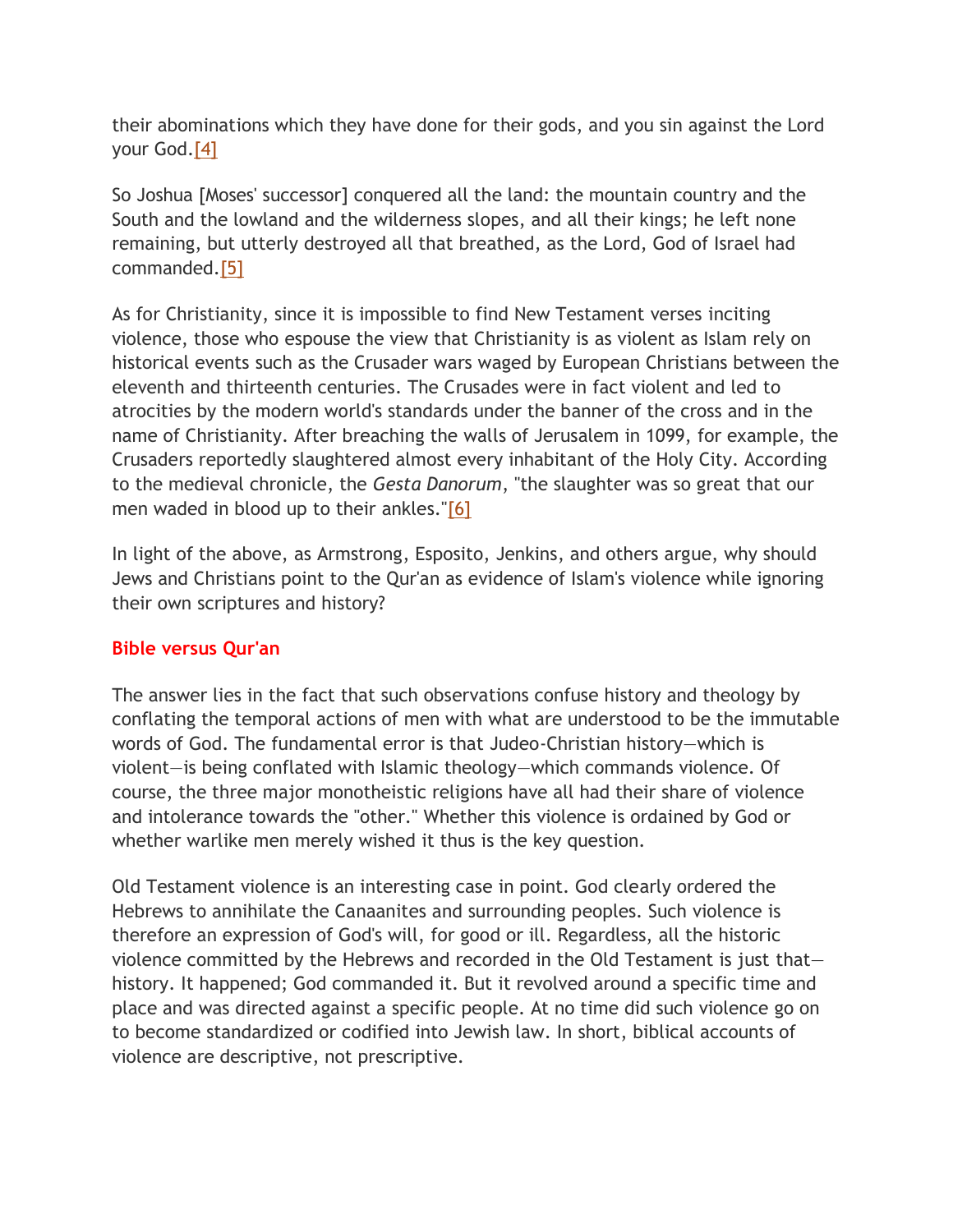This is where Islamic violence is unique. Though similar to the violence of the Old Testament—commanded by God and manifested in history—certain aspects of Islamic violence and intolerance have become standardized in Islamic law and apply at all times. Thus, while the violence found in the Qur'an has a historical context, its ultimate significance is theological. Consider the following Qur'anic verses, better known as the "sword-verses":

Then, when the sacred months are drawn away, slay the idolaters wherever you find them, and take them, and confine them, and lie in wait for them at every place of ambush. But if they repent, and perform the prayer, and pay the alms, then let them go their way[.\[7\]](http://www.meforum.org/#_ftn7_4817)

Fight those who believe not in God and the Last Day, and do not forbid what God and His Messenger have forbidden – such men as practise not the religion of truth, being of those who have been given the Book – until they pay the tribute out of hand and have been humbled[.\[8\]](http://www.meforum.org/#_ftn8_4817)

As with Old Testament verses where God commanded the Hebrews to attack and slay their neighbors, the sword-verses also have a historical context. God first issued these commandments after the Muslims under Muhammad's leadership had grown sufficiently strong to invade their Christian and pagan neighbors. But unlike the bellicose verses and anecdotes of the Old Testament, the sword-verses became fundamental to Islam's subsequent relationship to both the "people of the book" (i.e., Jews and Christians) and the "idolaters" (i.e., Hindus, Buddhists, animists, etc.) and, in fact, set off the Islamic conquests, which changed the face of the world forever. Based on Qur'an 9:5, for instance, Islamic law mandates that idolaters and polytheists must either convert to Islam or be killed; simultaneously, Qur'an 9:29 is the primary source of Islam's well-known discriminatory practices against conquered Christians and Jews living under Islamic suzerainty.

In fact, based on the sword-verses as well as countless other Qur'anic verses and oral traditions attributed to Muhammad, Islam's learned officials, sheikhs, muftis, and imams throughout the ages have all reached consensus—binding on the entire Muslim community—that Islam is to be at perpetual war with the non-Muslim world until the former subsumes the latter. Indeed, it is widely held by Muslim scholars that since the sword-verses are among the final revelations on the topic of Islam's relationship to non-Muslims, that they alone have abrogated some 200 of the Qur'an's earlier and more tolerant verses, such as "no compulsion is there in religion."<sup>[9]</sup> Famous Muslim scholar Ibn Khaldun (1332-1406) admired in the West for his "progressive" insights, also puts to rest the notion that jihad is defensive warfare: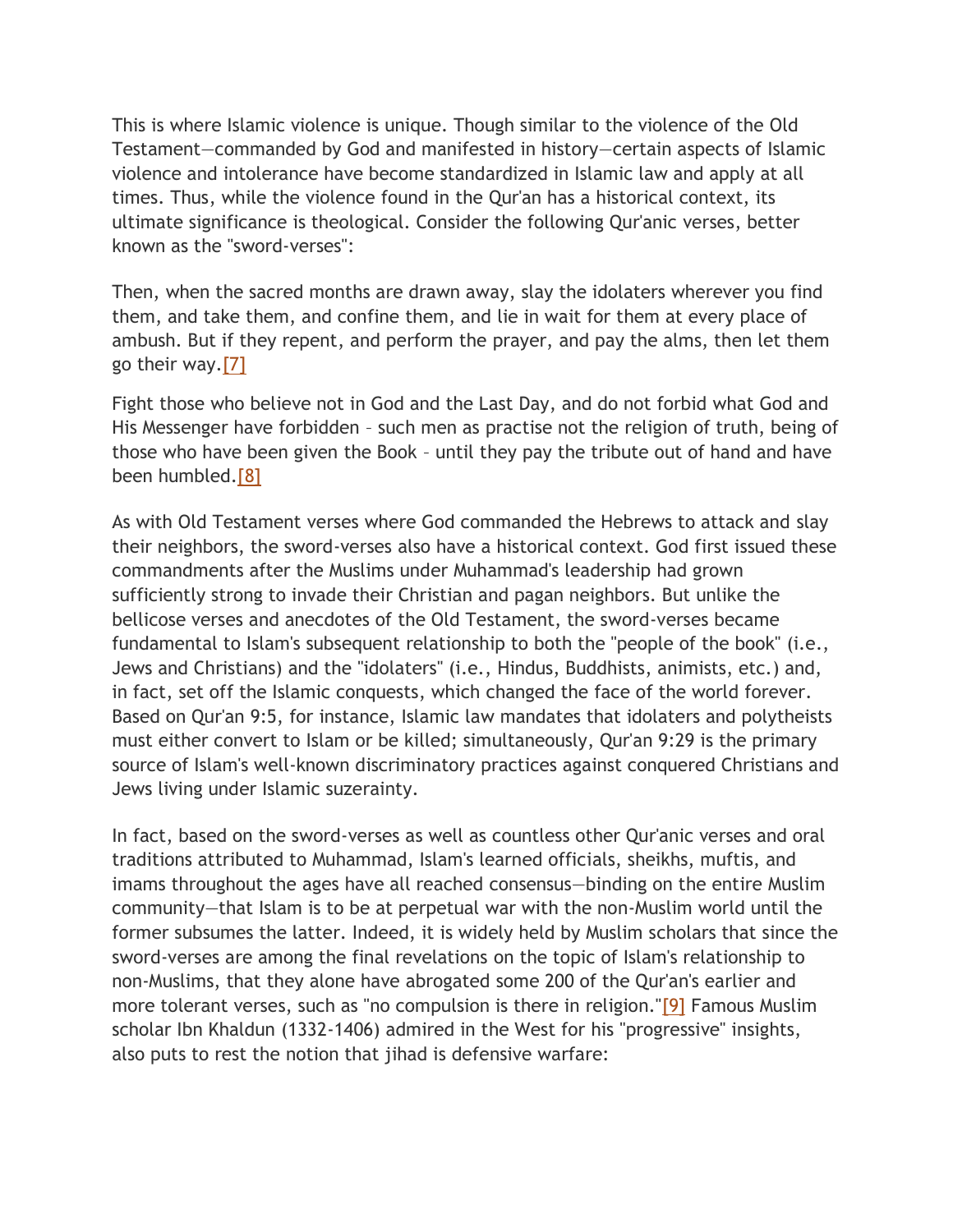In the Muslim community, the holy war [jihad] is a religious duty, because of the universalism of the Muslim mission and the obligation to convert everybody to Islam either by persuasion or by force ... The other religious groups did not have a universal mission, and the holy war was not a religious duty for them, save only for purposes of defense ... They are merely required to establish their religion among their own people. That is why the Israelites after Moses and Joshua remained unconcerned with royal authority [e.g., a caliphate]. Their only concern was to establish their religion [not spread it to the nations] ... But Islam is under obligation to gain power over other nations[.\[10\]](http://www.meforum.org/#_ftn10_4817)

Modern authorities agree. *The Encyclopaedia of Islam*'s entry for "jihad" by Emile Tyan states that the "spread of Islam by arms is a religious duty upon Muslims in general … Jihad must continue to be done until the whole world is under the rule of Islam … Islam must completely be made over before the doctrine of jihad [warfare to spread Islam] can be eliminated." Iraqi jurist Majid Khaduri (1909-2007), after defining jihad as warfare, writes that "jihad … is regarded by all jurists, with almost no exception, as a collective obligation of the whole Muslim community.["\[11\]](http://www.meforum.org/#_ftn11_4817) And, of course, Muslim legal manuals written in Arabic are even more explicit.<sup>[12]</sup>

# **Qur'anic Language**

When the Qur'an's violent verses are juxtaposed with their Old Testament counterparts, they are especially distinct for using language that transcends time and space, inciting believers to attack and slay nonbelievers today no less than yesterday. God commanded the Hebrews to kill Hittites, Amorites, Canaanites, Perizzites, Hivites, and Jebusites—all specific peoples rooted to a specific time and place. At no time did God give an open-ended command for the Hebrews, and by extension their Jewish descendants, to fight and kill gentiles. On the other hand, though Islam's original enemies were, like Judaism's, historical (e.g., Christian Byzantines and Zoroastrian Persians), the Qur'an rarely singles them out by their proper names. Instead, Muslims were (and are) commanded to fight the people of the book—"until they pay the tribute out of hand and have been humbled["\[13\]](http://www.meforum.org/#_ftn13_4817) and to "slay the idolaters wherever you find them.["\[14\]](http://www.meforum.org/#_ftn14_4817)

The two Arabic conjunctions "until" (*hata*) and "wherever" (*haythu*) demonstrate the perpetual and ubiquitous nature of these commandments: There are still "people of the book" who have yet to be "utterly humbled" (especially in the Americas, Europe, and Israel) and "idolaters" to be slain "wherever" one looks (especially Asia and sub-Saharan Africa). In fact, the salient feature of almost all of the violent commandments in Islamic scriptures is their open-ended and generic nature: "Fight them [non-Muslims] *until* there is no persecution and the religion is God's entirely.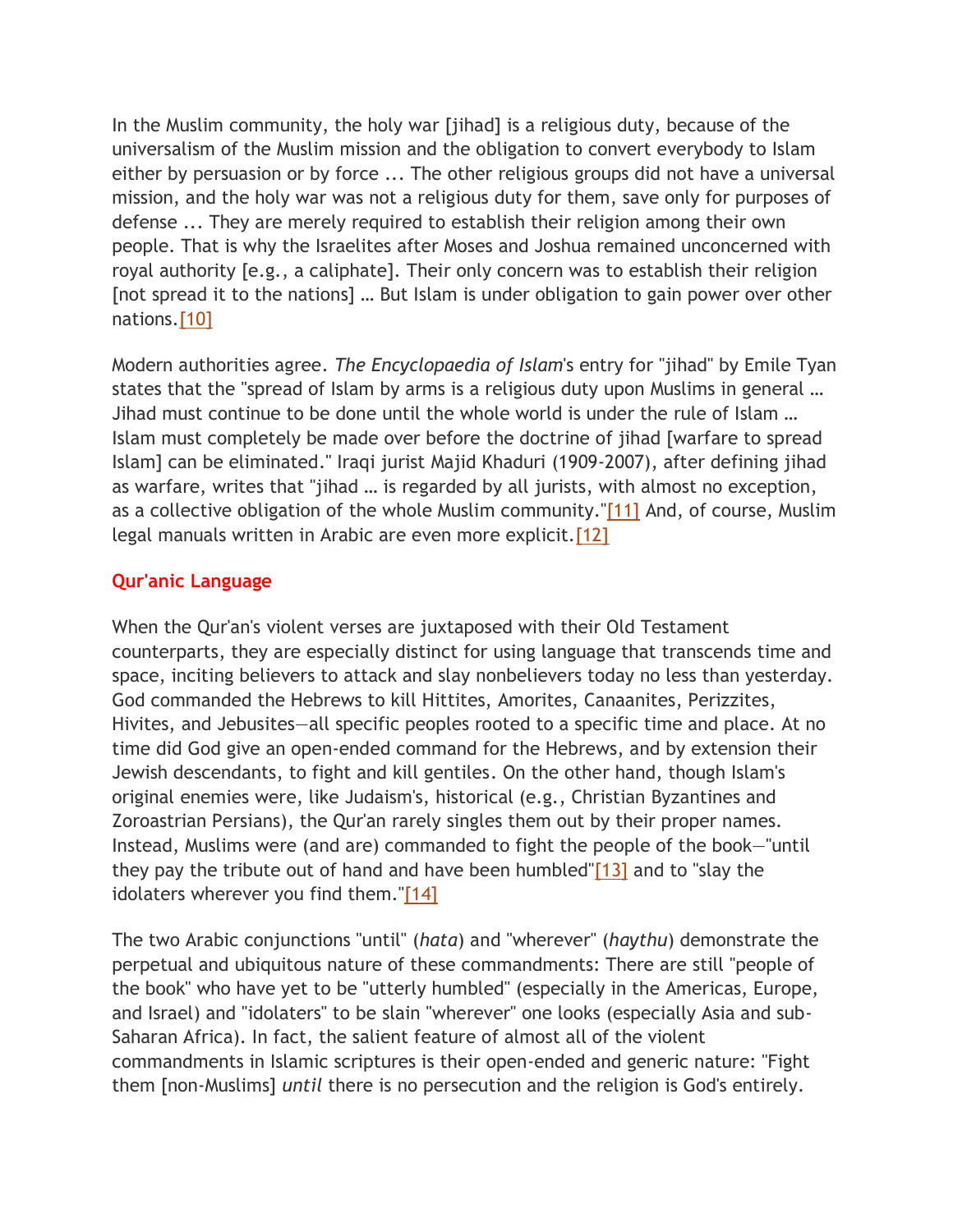[Emphasis added.]["\[15\]](http://www.meforum.org/#_ftn15_4817) Also, in a well-attested tradition that appears in the hadith collections, Muhammad proclaims:

I have been commanded to wage war against mankind *until* they testify that there is no god but God and that Muhammad is the Messenger of God; and that they establish prostration prayer, and pay the alms-tax [i.e., convert to Islam]. If they do so, their blood and property are protected. [Emphasis added.[\]\[16\]](http://www.meforum.org/#_ftn16_4817)

This linguistic aspect is crucial to understanding scriptural exegeses regarding violence. Again, it bears repeating that neither Jewish nor Christian scriptures—the Old and New Testaments, respectively—employ such perpetual, open-ended commandments. Despite all this, Jenkins laments that

Commands to kill, to commit ethnic cleansing, to institutionalize segregation, to hate and fear other races and religions … all are in the Bible, and occur with a far greater frequency than in the Qur'an. At every stage, we can argue what the passages in question mean, and certainly whether they should have any relevance for later ages. But the fact remains that the words are there, and their inclusion in the scripture means that they are, literally, canonized, no less than in the Muslim scripture.<sup>[17]</sup>

One wonders what Jenkins has in mind by the word "canonized." If by canonized he means that such verses are considered part of the canon of Judeo-Christian scripture, he is absolutely correct; conversely, if by canonized he means or is trying to connote that these verses have been implemented in the Judeo-Christian *Weltanschauung*, he is absolutely wrong.

Yet one need not rely on purely exegetical and philological arguments; both history and current events give the lie to Jenkins's relativism. Whereas first-century Christianity spread via the blood of martyrs, first-century Islam spread through violent conquest and bloodshed. Indeed, from day one to the present—whenever it could— Islam spread through conquest, as evinced by the fact that the majority of what is now known as the Islamic world, or *dar al-Islam*, was conquered by the sword of Islam. This is a historic fact, attested to by the most authoritative Islamic historians. Even the Arabian peninsula, the "home" of Islam, was subdued by great force and bloodshed, as evidenced by the Ridda wars following Muhammad's death when tens of thousands of Arabs were put to the sword by the first caliph Abu Bakr for abandoning Islam.

#### **Muhammad's Role**

Moreover, concerning the current default position which purports to explain away Islamic violence—that the latter is a product of Muslim frustration vis-à-vis political or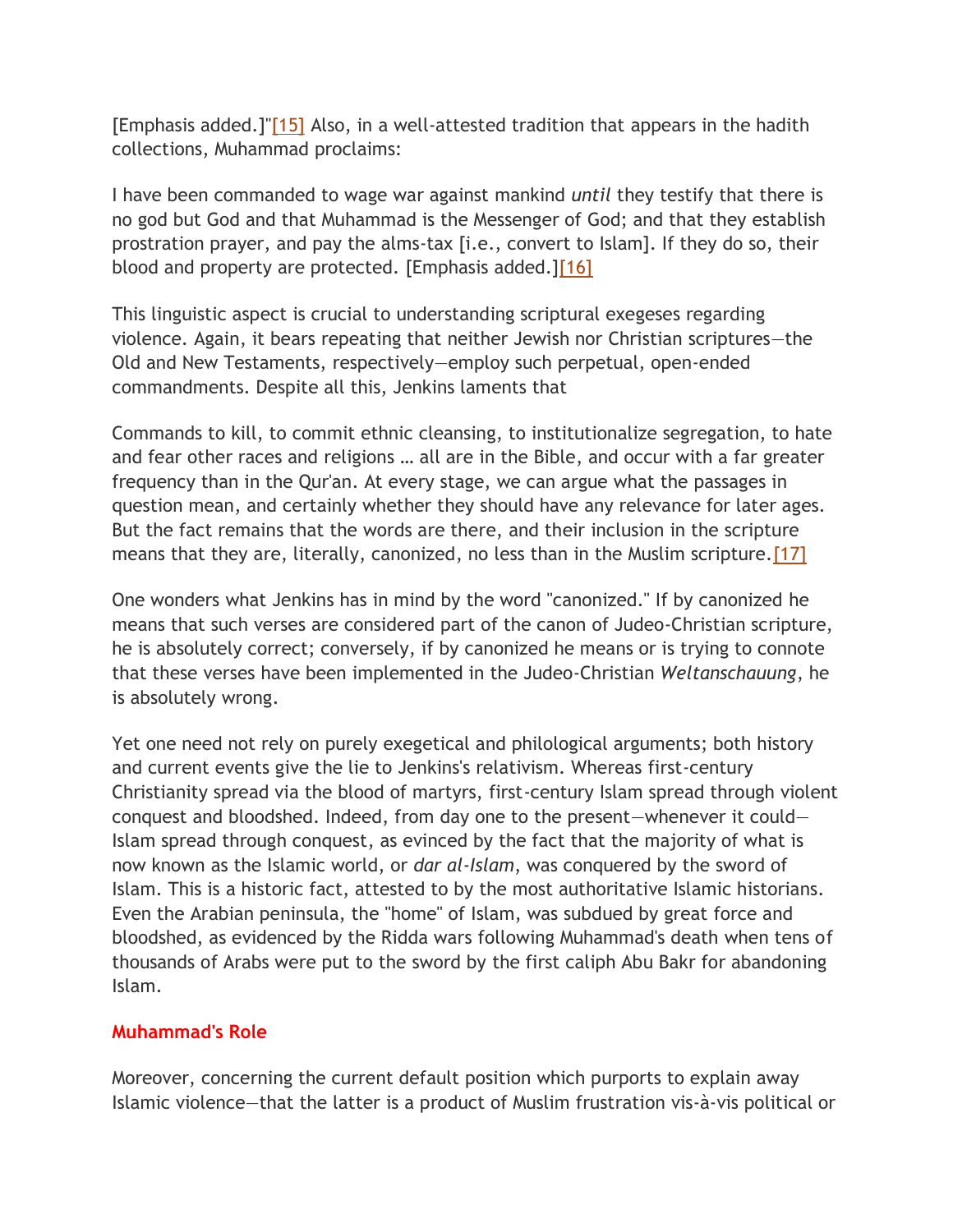economic oppression—one must ask: What about all the oppressed Christians and Jews, not to mention Hindus and Buddhists, of the world today? Where is their religiously-garbed violence? The fact remains: Even though the Islamic world has the lion's share of dramatic headlines—of violence, terrorism, suicide-attacks, decapitations—it is certainly *not* the only region in the world suffering under both internal and external pressures.

For instance, even though practically all of sub-Saharan Africa is currently riddled with political corruption, oppression and poverty, when it comes to violence, terrorism, and sheer chaos, Somalia—which also happens to be the only sub-Saharan country that is entirely Muslim—leads the pack. Moreover, those most responsible for Somali violence and the enforcement of intolerant, draconian, legal measures—the members of the jihadi group Al-Shabab (the youth)—articulate and justify all their actions through an Islamist paradigm.

In Sudan, too, a jihadi-genocide against the Christian and polytheistic peoples is currently being waged by Khartoum's Islamist government and has left nearly a million "infidels" and "apostates" dead. That the Organization of Islamic Conference has come to the defense of Sudanese president Hassan Ahmad al-Bashir, who is wanted by the International Criminal Court, is further telling of the Islamic body's approval of violence toward both non-Muslims and those deemed not Muslim enough.

Latin American and non-Muslim Asian countries also have their fair share of oppressive, authoritarian regimes, poverty, and all the rest that the Muslim world suffers. Yet, unlike the near daily headlines emanating from the Islamic world, there are no records of practicing Christians, Buddhists, or Hindus crashing explosives-laden vehicles into the buildings of oppressive (e.g., Cuban or Chinese communist) regimes, all the while waving their scriptures in hand and screaming, "Jesus [or Buddha or Vishnu] is great!" Why?

There is one final aspect that is often overlooked—either from ignorance or disingenuousness—by those who insist that violence and intolerance is equivalent across the board for all religions. Aside from the divine words of the Qur'an, Muhammad's pattern of behavior—his *sunna* or "example"—is an extremely important source of legislation in Islam. Muslims are exhorted to emulate Muhammad in all walks of life: "You have had a good example in God's Messenger.["\[18\]](http://www.meforum.org/#_ftn18_4817) And Muhammad's pattern of conduct toward non-Muslims is quite explicit.

Sarcastically arguing against the concept of moderate Islam, for example, terrorist Osama bin Laden, who enjoys half the Arab-Islamic world's support per an Al-Jazeera poll[,\[19\]](http://www.meforum.org/#_ftn19_4817) portrays the Prophet's *sunna* thusly: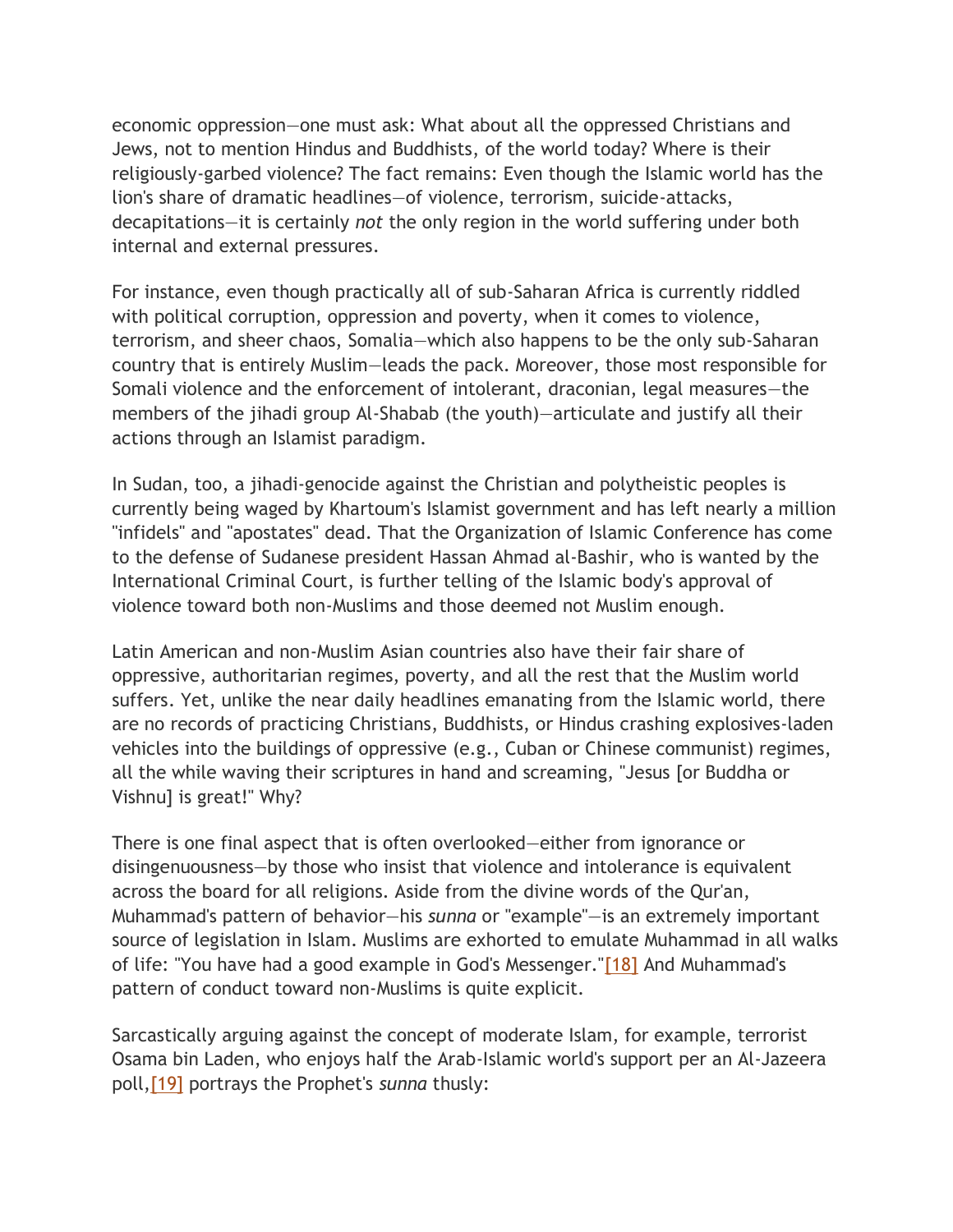"Moderation" is demonstrated by our prophet who did not remain more than three months in Medina without raiding or sending a raiding party into the lands of the infidels to beat down their strongholds and seize their possessions, their lives, and their women[.\[20\]](http://www.meforum.org/#_ftn20_4817)

In fact, based on both the Qur'an and Muhammad's *sunna*, pillaging and plundering infidels, enslaving their children, and placing their women in concubinage is well founded[.\[21\]](http://www.meforum.org/#_ftn21_4817) And the concept of sunna—which is what 90 percent of the billion-plus Muslims, the Sunnis, are named after—essentially asserts that anything performed or approved by Muhammad, humanity's most perfect example, is applicable for Muslims today no less than yesterday. This, of course, does not mean that Muslims in mass live only to plunder and rape.

But it does mean that persons naturally inclined to such activities, and who also happen to be Muslim, can—and do—quite easily justify their actions by referring to the "Sunna of the Prophet"—the way Al-Qaeda, for example, justified its attacks on 9/11 where innocents including women and children were killed: Muhammad authorized his followers to use catapults during their siege of the town of Ta'if in 630 C.E. townspeople had refused to submit—though he was aware that women and children were sheltered there. Also, when asked if it was permissible to launch night raids or set fire to the fortifications of the infidels if women and children were among them, the Prophet is said to have responded, "They [women and children] are from among them [infidels].["\[22\]](http://www.meforum.org/#_ftn22_4817)

# **Jewish and Christian Ways**

Though law-centric and possibly legalistic, Judaism has no such equivalent to the Sunna; the words and deeds of the patriarchs, though described in the Old Testament, never went on to prescribe Jewish law. Neither Abraham's "white-lies," nor Jacob's perfidy, nor Moses' short-fuse, nor David's adultery, nor Solomon's philandering ever went on to instruct Jews or Christians. They were understood as historical acts perpetrated by fallible men who were more often than not punished by God for their less than ideal behavior.

As for Christianity, much of the Old Testament law was abrogated or fulfilled depending on one's perspective—by Jesus. "Eye for an eye" gave way to "turn the other cheek." Totally loving God and one's neighbor became supreme law[.\[23\]](http://www.meforum.org/#_ftn23_4817) Furthermore, Jesus' *sunna*—as in "What would Jesus do?"—is characterized by passivity and altruism. The New Testament contains absolutely no exhortations to violence.

Still, there are those who attempt to portray Jesus as having a similarly militant ethos as Muhammad by quoting the verse where the former—who "spoke to the multitudes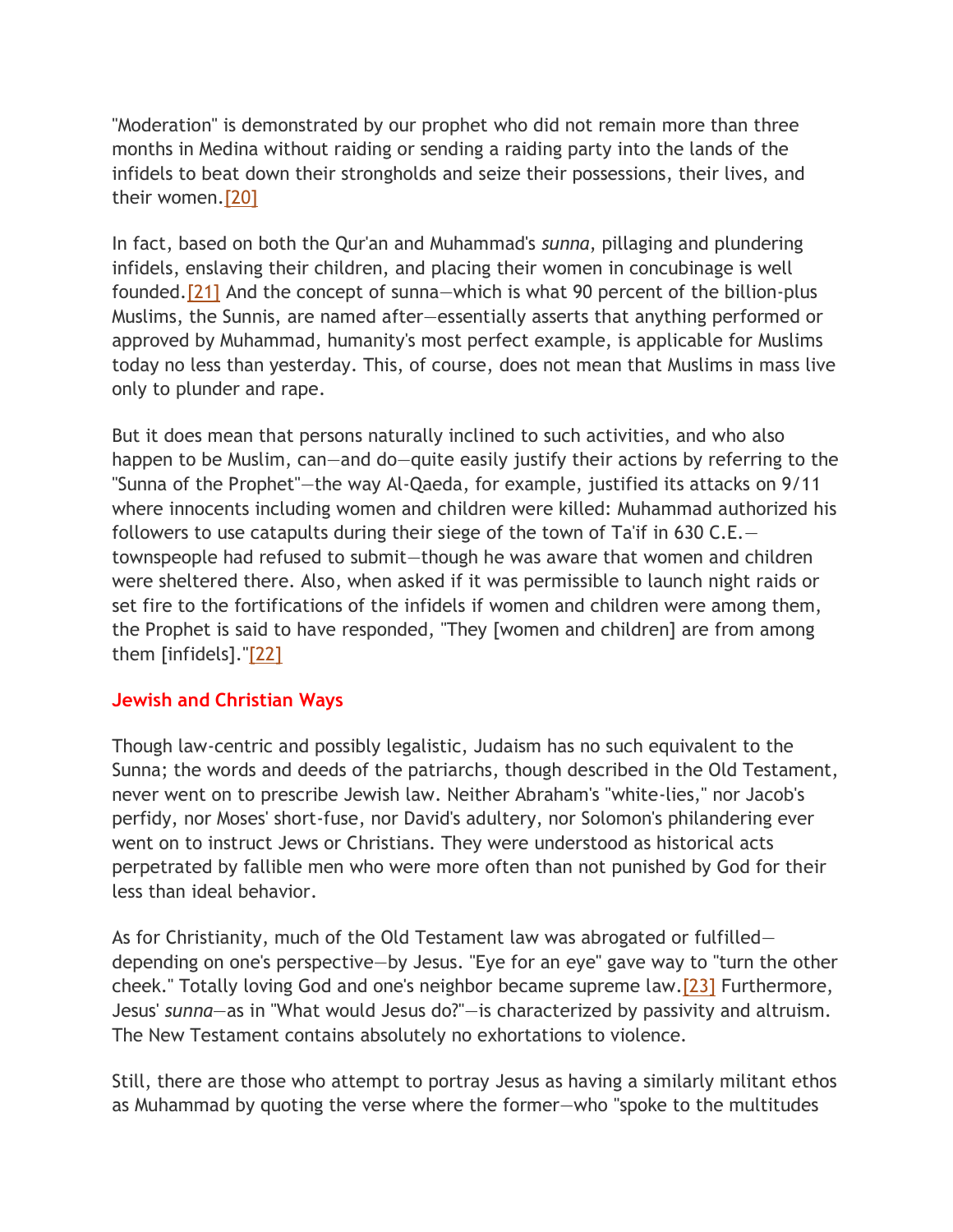in parables and without a parable spoke not" $[24]$  -said, "I come not to bring peace but a sword.["\[25\]](http://www.meforum.org/#_ftn25_4817) But based on the context of this statement, it is clear that Jesus was not commanding violence against non-Christians but rather predicting that strife will exist between Christians and their environment—a prediction that was only too true as early Christians, far from taking up the sword, passively perished by the sword in martyrdom as too often they still do in the Muslim world.  $[26]$ 

Others point to the violence predicted in the Book of Revelation while, again, failing to discern that the entire account is descriptive—not to mention clearly symbolic—and thus hardly prescriptive for Christians. At any rate, how can one conscionably compare this handful of New Testament verses that metaphorically mention the word "sword" to the literally hundreds of Qur'anic injunctions and statements by Muhammad that clearly command Muslims to take up a very real sword against non-Muslims?

Undeterred, Jenkins bemoans the fact that, in the New Testament, Jews "plan to stone Jesus, they plot to kill him; in turn, Jesus calls them liars, children of the Devil.["\[27\]](http://www.meforum.org/#_ftn27_4817) It still remains to be seen if being called "children of the Devil" is more offensive than being referred to as the descendents of apes and pigs—the Qur'an's appellation for Jews.  $[28]$  Name calling aside, however, what matters here is that, whereas the New Testament does not command Christians to treat Jews as "children of the Devil," based on the Qur'an, primarily 9:29, Islamic law obligates Muslims to subjugate Jews, indeed, all non-Muslims.

Does this mean that no self-professed Christian can be anti-Semitic? Of course not. But it does mean that Christian anti-Semites are living oxymorons—for the simple reason that textually and theologically, Christianity, far from teaching hatred or animosity, unambiguously stresses love and forgiveness. Whether or not all Christians follow such mandates is hardly the point; just as whether or not all Muslims uphold the obligation of jihad is hardly the point. The only question is, what do the religions command?

John Esposito is therefore right to assert that "Jews and Christians have engaged in acts of violence." He is wrong, however, to add, "We [Christians] have our own theology of hate." Nothing in the New Testament teaches hate—certainly nothing to compare with Qur'anic injunctions such as: "We [Muslims] disbelieve in you [non-Muslims], and between us and you enmity has shown itself, and hatred for ever until you believe in God alone.["\[29\]](http://www.meforum.org/#_ftn29_4817)

#### **Reassessing the Crusades**

And it is from here that one can best appreciate the historic Crusades—events that have been thoroughly distorted by Islam's many influential apologists. Karen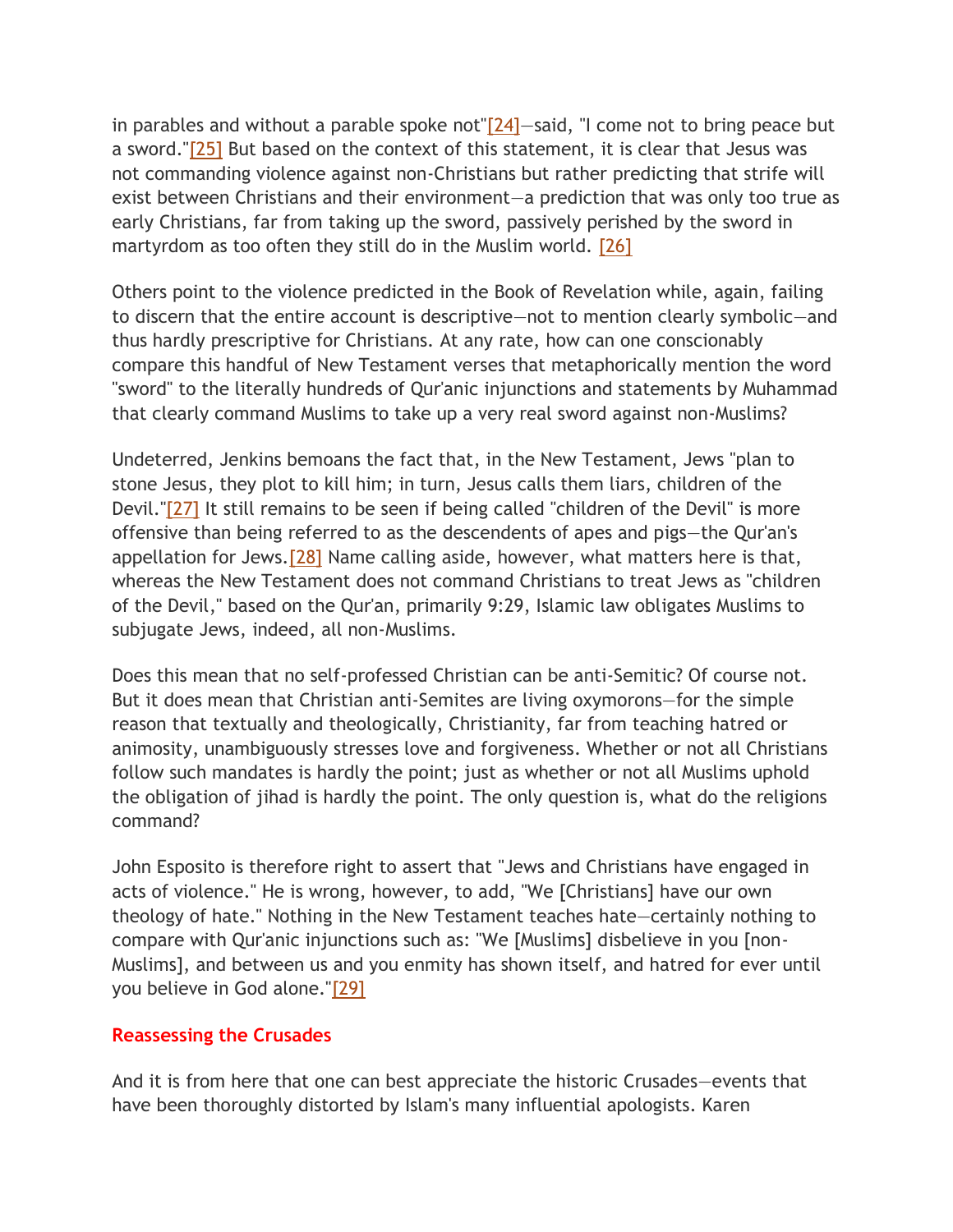Armstrong, for instance, has practically made a career for herself by misrepresenting the Crusades, writing, for example, that "the idea that Islam imposed itself by the sword is a Western fiction, fabricated during the time of the Crusades when, in fact, it was Western Christians who were fighting brutal holy wars against Islam.["\[30\]](http://www.meforum.org/#_ftn30_4817) That a former nun rabidly condemns the Crusades vis-à-vis anything Islam has done makes her critique all the more marketable. Statements such as this ignore the fact that from the beginnings of Islam, more than 400 years before the Crusades, Christians have noted that Islam was spread by the sword.<sup>[31]</sup> Indeed, authoritative Muslim historians writing centuries before the Crusades, such as Ahmad Ibn Yahya al-Baladhuri (d. 892) and Muhammad ibn Jarir at-Tabari (838-923), make it clear that Islam was spread by the sword.

The fact remains: The Crusades were a counterattack on Islam—not an unprovoked assault as Armstrong and other revisionist historians portray. Eminent historian Bernard Lewis puts it well,

Even the Christian crusade, often compared with the Muslim jihad, was itself a delayed and limited response to the jihad and in part also an imitation. But unlike the jihad, it was concerned primarily with the defense or reconquest of threatened or lost Christian territory. It was, with few exceptions, limited to the successful wars for the recovery of southwest Europe, and the unsuccessful wars to recover the Holy Land and to halt the Ottoman advance in the Balkans. The Muslim jihad, in contrast, was perceived as unlimited, as a religious obligation that would continue until all the world had either adopted the Muslim faith or submitted to Muslim rule. … The object of jihad is to bring the whole world under Islamic law[.\[32\]](http://www.meforum.org/#_ftn32_4817)

Moreover, Muslim invasions and atrocities against Christians were on the rise in the decades before the launch of the Crusades in 1096. The Fatimid caliph Abu 'Ali Mansur Tariqu'l-Hakim (r. 996-1021) desecrated and destroyed a number of important churches—such as the Church of St. Mark in Egypt and the Church of the Holy Sepulchre in Jerusalem—and decreed even more oppressive than usual decrees against Christians and Jews. Then, in 1071, the Seljuk Turks crushed the Byzantines in the pivotal battle of Manzikert and, in effect, conquered a major chunk of Byzantine Anatolia presaging the way for the eventual capture of Constantinople centuries later.

It was against this backdrop that Pope Urban II (r. 1088-1099) called for the Crusades:

From the confines of Jerusalem and the city of Constantinople a horrible tale has gone forth and very frequently has been brought to our ears, namely, that a race from the kingdom of the Persians [i.e., Muslim Turks] … has invaded the lands of those Christians and has depopulated them by the sword, pillage and fire; it has led away a part of the captives into its own country, and a part it has destroyed by cruel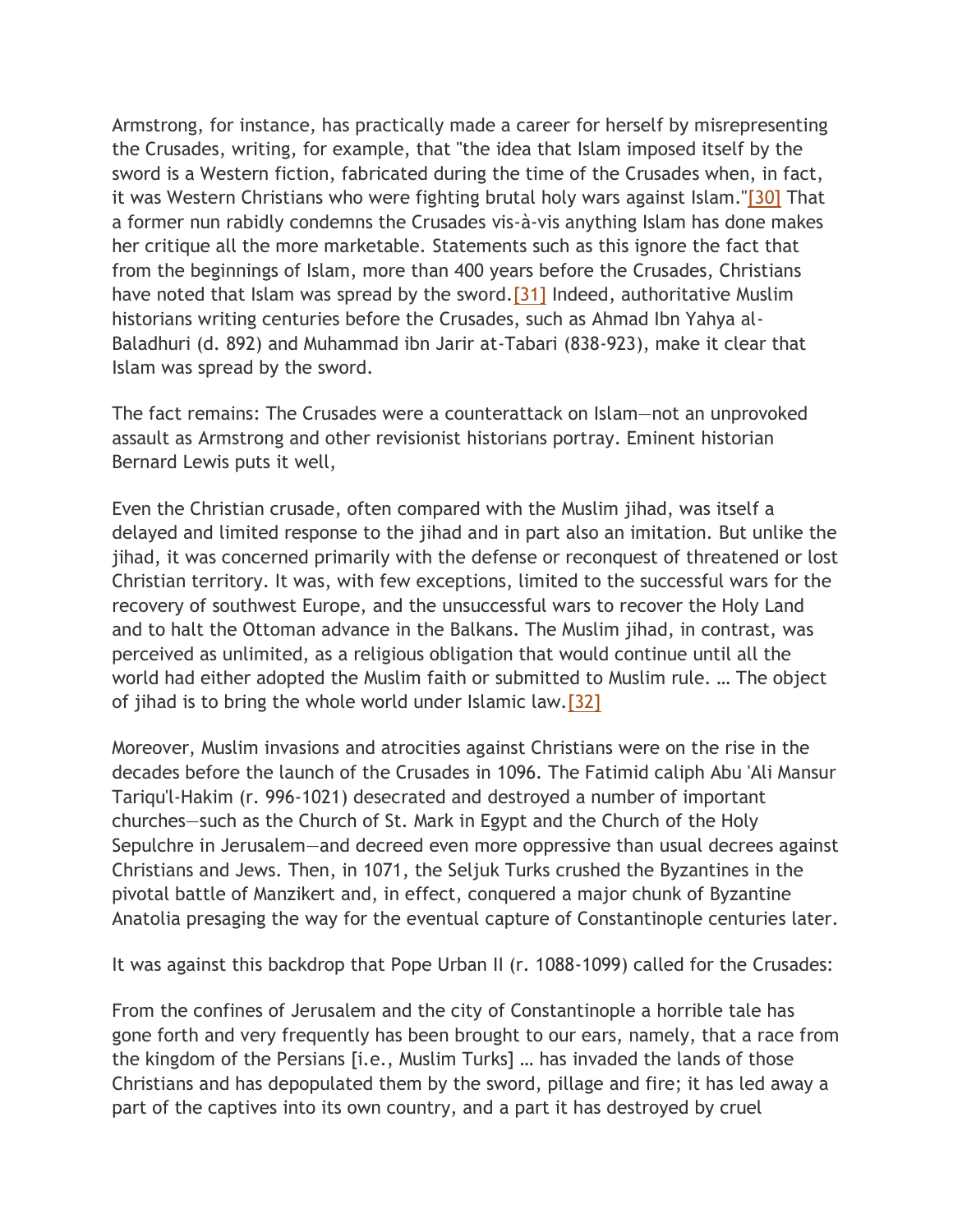tortures; it has either entirely destroyed the churches of God or appropriated them for the rites of its own religion.  $[33]$ 

Even though Urban II's description is historically accurate, the fact remains: However one interprets these wars—as offensive or defensive, just or unjust—it is evident that they were not based on the example of Jesus, who exhorted his followers to "love your enemies, bless those who curse you, do good to those who hate you, and pray for those who spitefully use you and persecute you.["\[34\]](http://www.meforum.org/#_ftn34_4817) Indeed, it took centuries of theological debate, from Augustine to Aquinas, to rationalize defensive war articulated as "just war." Thus, it would seem that if anyone, it is the Crusaders—not the jihadists—who have been less than faithful to their scriptures (from a literal standpoint); or put conversely, it is the jihadists—not the Crusaders—who have faithfully fulfilled their scriptures (also from a literal stand point). Moreover, like the violent accounts of the Old Testament, the Crusades are historic in nature and not manifestations of any deeper scriptural truths.

In fact, far from suggesting anything intrinsic to Christianity, the Crusades ironically better help explain Islam. For what the Crusades demonstrated once and for all is that irrespective of religious teachings—indeed, in the case of these so-called Christian Crusades, despite them—man is often predisposed to violence. But this begs the question: If this is how Christians behaved—who are commanded to love, bless, and do good to their enemies who hate, curse, and persecute them—how much more can be expected of Muslims who, while sharing the same violent tendencies, are further commanded by the Deity to attack, kill, and plunder nonbelievers?

**Raymond Ibrahim** is associate director of the Middle East Forum and author of *The Al Qaeda Reader* (New York: Doubleday, 2007).

[\[1\]](http://www.meforum.org/#_ftnref1_4817) Andrea Bistrich, ["Discovering the common grounds of world religions,](http://www.unaoc.org/repository/armstrong_interview.pdf)" interview with Karen Armstrong, Share International, Sept. 2007, pp. 19-22. [\[2\]](http://www.meforum.org/#_ftnref2_4817) C-SPAN2, June 5, 2004. [\[3\]](http://www.meforum.org/#_ftnref3_4817) Philip Jenkins, ["Dark Passages,](http://www.boston.com/bostonglobe/ideas/articles/2009/03/08/dark_passages/)" *The Boston Globe*, Mar. 8, 2009. [\[4\]](http://www.meforum.org/#_ftnref4_4817) Deut. 20:16-18. [\[5\]](http://www.meforum.org/#_ftnref5_4817) Josh. 10:40. [\[6\]](http://www.meforum.org/#_ftnref6_4817) ["The Fall of Jerusalem,](http://www.fordham.edu/halsall/source/gesta-cde.html#jerusalem3)" *Gesta Danorum*, accessed Apr. 2, 2009. [\[7\]](http://www.meforum.org/#_ftnref7_4817) Qur. 9:5. All translations of Qur'anic verses are drawn from A.J. Arberry, ed. *[The](http://arthursclassicnovels.com/arthurs/koran/koran-arberry10.html)  [Koran Interpreted: A Translation](http://arthursclassicnovels.com/arthurs/koran/koran-arberry10.html) (New York: Touchstone, 1996).*  [\[8\]](http://www.meforum.org/#_ftnref8_4817) Qur. 9:29. [\[9\]](http://www.meforum.org/#_ftnref9_4817) Qur. 2:256. [\[10\]](http://www.meforum.org/#_ftnref10_4817) Ibn Khaldun, *The Muqudimmah: An Introduction to History*, Franz Rosenthal, trans. (New York: Pantheon, 1958,) vol. 1, p. 473.